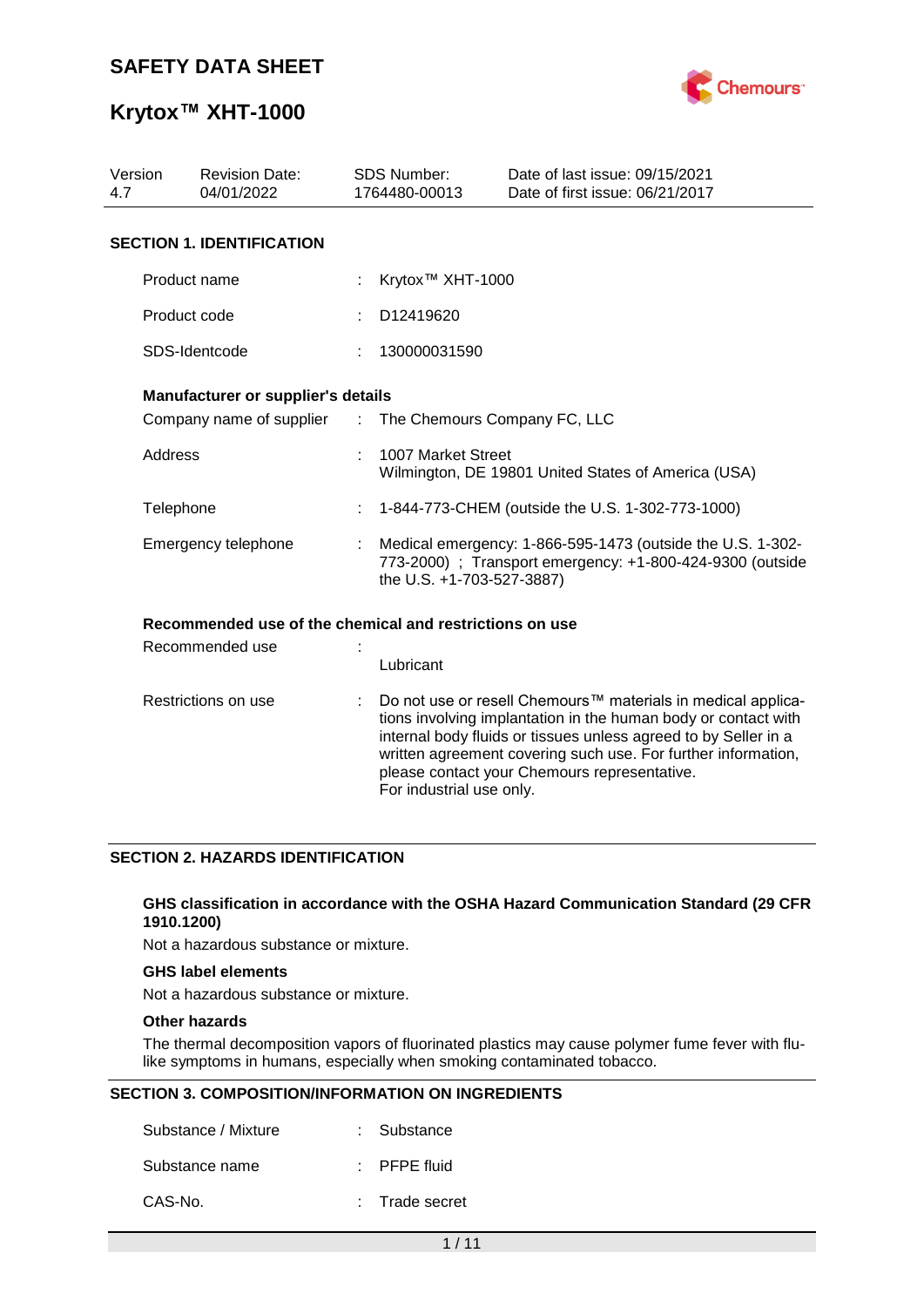

| Date of last issue: 09/15/2021<br>SDS Number:<br>Version<br><b>Revision Date:</b><br>04/01/2022<br>Date of first issue: 06/21/2017<br>1764480-00013<br>4.7 |  |
|------------------------------------------------------------------------------------------------------------------------------------------------------------|--|
|------------------------------------------------------------------------------------------------------------------------------------------------------------|--|

### **Components**

No hazardous ingredients

## **SECTION 4. FIRST AID MEASURES**

| If inhaled                                                        |    | If inhaled, remove to fresh air.<br>Get medical attention if symptoms occur.                                                                                                                                                                                                                                                               |
|-------------------------------------------------------------------|----|--------------------------------------------------------------------------------------------------------------------------------------------------------------------------------------------------------------------------------------------------------------------------------------------------------------------------------------------|
| In case of skin contact                                           |    | Wash with water and soap as a precaution.<br>Get medical attention if symptoms occur.                                                                                                                                                                                                                                                      |
| In case of eye contact                                            |    | : Flush eyes with water as a precaution.<br>Get medical attention if irritation develops and persists.                                                                                                                                                                                                                                     |
| If swallowed                                                      | ÷  | If swallowed, DO NOT induce vomiting.<br>Get medical attention if symptoms occur.<br>Rinse mouth thoroughly with water.                                                                                                                                                                                                                    |
| Most important symptoms<br>and effects, both acute and<br>delayed | ÷. | Inhalation may provoke the following symptoms:<br>Polymer fume fever<br>Skin contact may provoke the following symptoms:<br>Redness<br>Eye contact may provoke the following symptoms<br><b>Blurred vision</b><br><b>Discomfort</b><br>Lachrymation<br>Inhalation may provoke the following symptoms:<br>Irritation<br>Shortness of breath |
| Protection of first-aiders                                        |    | No special precautions are necessary for first aid responders.                                                                                                                                                                                                                                                                             |
| Notes to physician                                                |    | Treat symptomatically and supportively.                                                                                                                                                                                                                                                                                                    |

#### **SECTION 5. FIRE-FIGHTING MEASURES**

| Suitable extinguishing media :           |    | Not applicable<br>Will not burn                                                                                                |
|------------------------------------------|----|--------------------------------------------------------------------------------------------------------------------------------|
| Unsuitable extinguishing<br>media        | t. | Not applicable<br>Will not burn                                                                                                |
| Specific hazards during fire<br>fighting |    | Exposure to combustion products may be a hazard to health.                                                                     |
| Hazardous combustion prod-<br>ucts       |    | Hydrogen fluoride<br>carbonyl fluoride<br>potentially toxic fluorinated compounds<br>aerosolized particulates<br>Carbon oxides |
| Specific extinguishing meth-             | t. | Use extinguishing measures that are appropriate to local cir-                                                                  |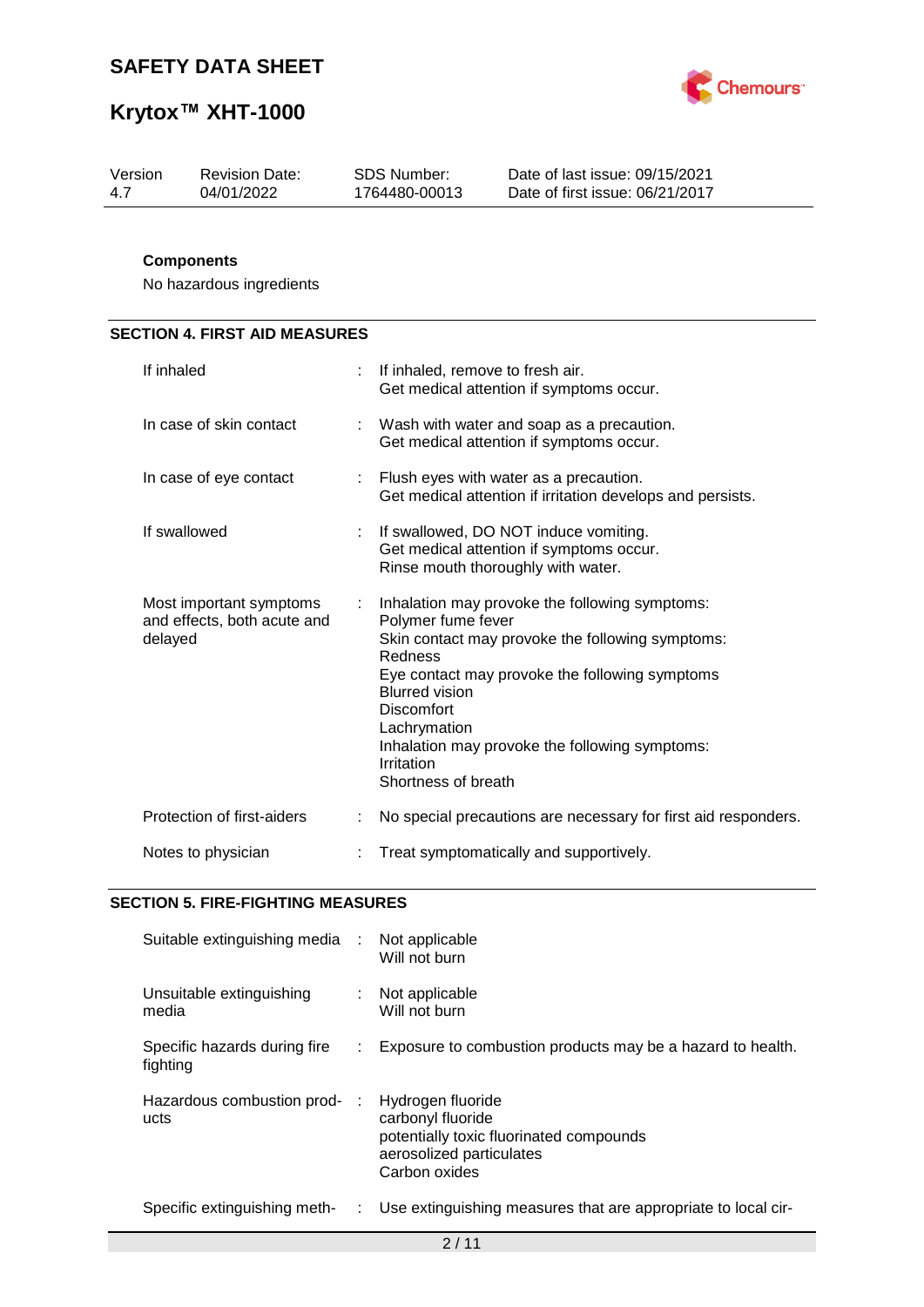

| Version<br>4.7 | <b>Revision Date:</b><br>04/01/2022                                             |  | SDS Number:<br>1764480-00013                                                | Date of last issue: 09/15/2021<br>Date of first issue: 06/21/2017                                                                                                                                                                                                                                                                                                                                                                                                                                                                                                                                                        |
|----------------|---------------------------------------------------------------------------------|--|-----------------------------------------------------------------------------|--------------------------------------------------------------------------------------------------------------------------------------------------------------------------------------------------------------------------------------------------------------------------------------------------------------------------------------------------------------------------------------------------------------------------------------------------------------------------------------------------------------------------------------------------------------------------------------------------------------------------|
|                | ods                                                                             |  | SO.<br>Evacuate area.                                                       | cumstances and the surrounding environment.<br>Use water spray to cool unopened containers.<br>Remove undamaged containers from fire area if it is safe to do                                                                                                                                                                                                                                                                                                                                                                                                                                                            |
|                | Special protective equipment<br>for fire-fighters                               |  | necessary.<br>Use personal protective equipment.                            | Wear self-contained breathing apparatus for firefighting if                                                                                                                                                                                                                                                                                                                                                                                                                                                                                                                                                              |
|                | <b>SECTION 6. ACCIDENTAL RELEASE MEASURES</b>                                   |  |                                                                             |                                                                                                                                                                                                                                                                                                                                                                                                                                                                                                                                                                                                                          |
|                | Personal precautions, protec- :<br>tive equipment and emer-<br>gency procedures |  |                                                                             | Follow safe handling advice (see section 7) and personal pro-<br>tective equipment recommendations (see section 8).                                                                                                                                                                                                                                                                                                                                                                                                                                                                                                      |
|                | Environmental precautions                                                       |  | Avoid release to the environment.<br>oil barriers).<br>cannot be contained. | Prevent further leakage or spillage if safe to do so.<br>Prevent spreading over a wide area (e.g., by containment or<br>Retain and dispose of contaminated wash water.<br>Local authorities should be advised if significant spillages                                                                                                                                                                                                                                                                                                                                                                                   |
|                | Methods and materials for<br>containment and cleaning up                        |  | bent.<br>which regulations are applicable.                                  | Soak up with inert absorbent material.<br>For large spills, provide diking or other appropriate contain-<br>ment to keep material from spreading. If diked material can be<br>pumped, store recovered material in appropriate container.<br>Clean up remaining materials from spill with suitable absor-<br>Local or national regulations may apply to releases and dispo-<br>sal of this material, as well as those materials and items em-<br>ployed in the cleanup of releases. You will need to determine<br>Sections 13 and 15 of this SDS provide information regarding<br>certain local or national requirements. |

## **SECTION 7. HANDLING AND STORAGE**

| <b>Technical measures</b>   | See Engineering measures under EXPOSURE<br>CONTROLS/PERSONAL PROTECTION section.                                                                                                                                           |
|-----------------------------|----------------------------------------------------------------------------------------------------------------------------------------------------------------------------------------------------------------------------|
| Local/Total ventilation     | Use only with adequate ventilation.                                                                                                                                                                                        |
| Advice on safe handling     | Do not breathe decomposition products.                                                                                                                                                                                     |
|                             | Handle in accordance with good industrial hygiene and safety<br>practice, based on the results of the workplace exposure as-<br>sessment<br>Take care to prevent spills, waste and minimize release to the<br>environment. |
| Conditions for safe storage | Keep in properly labeled containers.                                                                                                                                                                                       |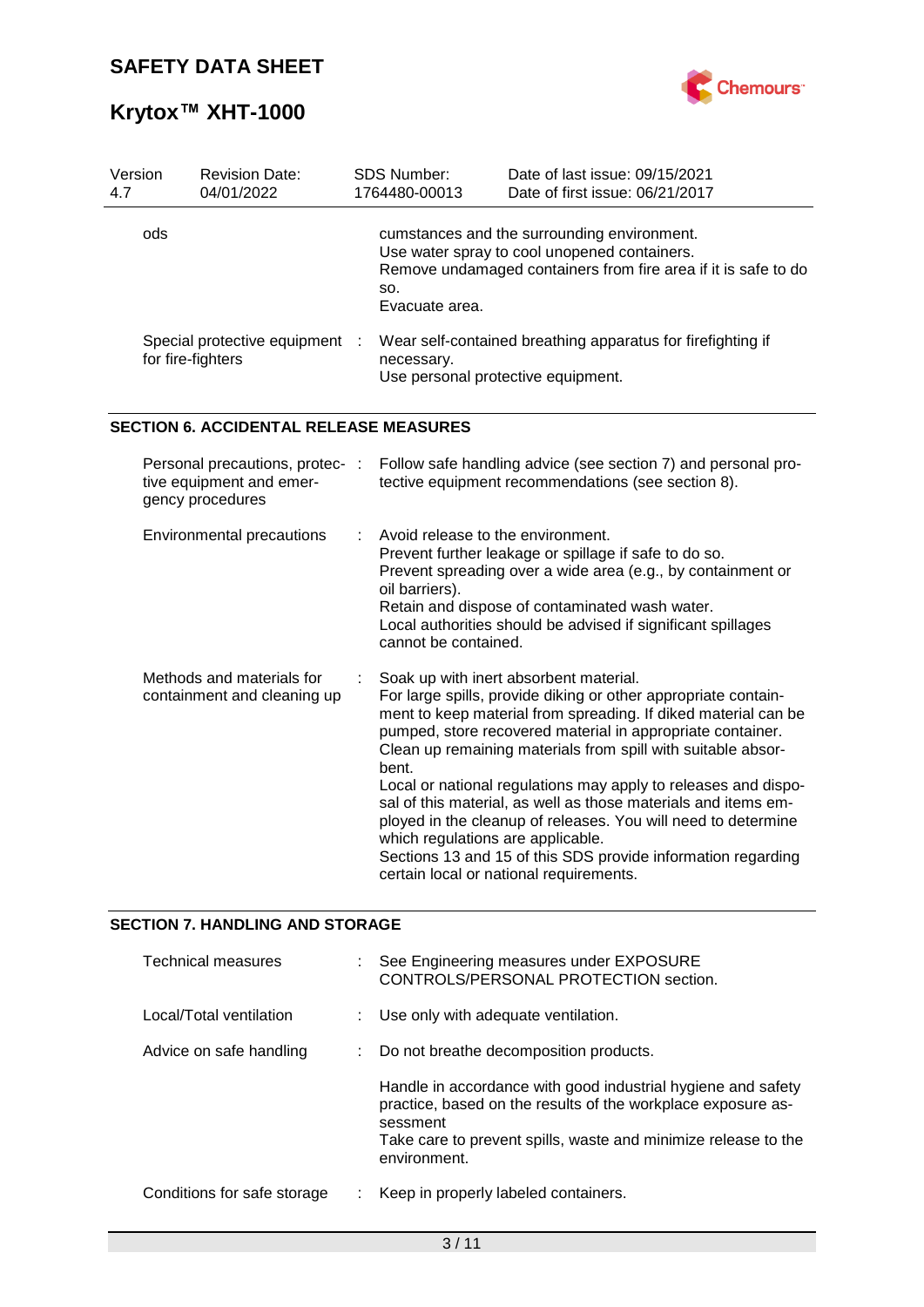

| Version<br>4.7                                | <b>Revision Date:</b><br>04/01/2022 |                                                         | <b>SDS Number:</b><br>1764480-00013 | Date of last issue: 09/15/2021<br>Date of first issue: 06/21/2017 |  |
|-----------------------------------------------|-------------------------------------|---------------------------------------------------------|-------------------------------------|-------------------------------------------------------------------|--|
|                                               |                                     |                                                         |                                     | Store in accordance with the particular national regulations.     |  |
| Materials to avoid                            |                                     | No special restrictions on storage with other products. |                                     |                                                                   |  |
| Further information on stor-<br>age stability |                                     |                                                         |                                     | No decomposition if stored and applied as directed.               |  |

### **SECTION 8. EXPOSURE CONTROLS/PERSONAL PROTECTION**

#### **Ingredients with workplace control parameters**

Contains no substances with occupational exposure limit values.

#### **Occupational exposure limits of decomposition products**

| Components          | CAS-No.   | Value type<br>(Form of<br>exposure) | Control parame-<br>ters / Permissible<br>concentration | <b>Basis</b>        |
|---------------------|-----------|-------------------------------------|--------------------------------------------------------|---------------------|
| Hydrofluoric acid   | 7664-39-3 | <b>TWA</b>                          | $0.5$ ppm<br>(Fluorine)                                | <b>ACGIH</b>        |
|                     |           | C                                   | 2 ppm<br>(Fluorine)                                    | <b>ACGIH</b>        |
|                     |           | C                                   | 6 ppm<br>$5 \text{ mg/m}^3$                            | <b>NIOSH REL</b>    |
|                     |           | <b>TWA</b>                          | 3 ppm<br>$2.5$ mg/m <sup>3</sup>                       | <b>NIOSH REL</b>    |
|                     |           | <b>TWA</b>                          | 3 ppm                                                  | OSHA Z-2            |
| Carbonyl difluoride | 353-50-4  | <b>TWA</b>                          | 2 ppm                                                  | <b>ACGIH</b>        |
|                     |           | <b>STEL</b>                         | 5 ppm                                                  | <b>ACGIH</b>        |
|                     |           | <b>TWA</b>                          | 2 ppm<br>$5 \text{ mg/m}^3$                            | <b>NIOSH REL</b>    |
|                     |           | <b>ST</b>                           | 5 ppm<br>$15 \text{ mg/m}^3$                           | <b>NIOSH REL</b>    |
| Carbon dioxide      | 124-38-9  | <b>TWA</b>                          | 5,000 ppm                                              | <b>ACGIH</b>        |
|                     |           | <b>STEL</b>                         | 30,000 ppm                                             | <b>ACGIH</b>        |
|                     |           | <b>TWA</b>                          | $5,000$ ppm<br>$9,000$ mg/m <sup>3</sup>               | <b>NIOSH REL</b>    |
|                     |           | <b>ST</b>                           | 30,000 ppm<br>54,000 mg/m <sup>3</sup>                 | <b>NIOSH REL</b>    |
|                     |           | <b>TWA</b>                          | 5,000 ppm<br>$9,000$ mg/m <sup>3</sup>                 | OSHA <sub>Z-1</sub> |
| Carbon monoxide     | 630-08-0  | <b>TWA</b>                          | 25 ppm                                                 | <b>ACGIH</b>        |
|                     |           | <b>TWA</b>                          | 35 ppm<br>40 mg/m <sup>3</sup>                         | <b>NIOSH REL</b>    |
|                     |           | $\mathsf{C}$                        | 200 ppm<br>229 mg/m <sup>3</sup>                       | <b>NIOSH REL</b>    |
|                     |           | <b>TWA</b>                          | 50 ppm<br>55 mg/m <sup>3</sup>                         | OSHA Z-1            |

**Engineering measures** : Processing may form hazardous compounds (see section 10).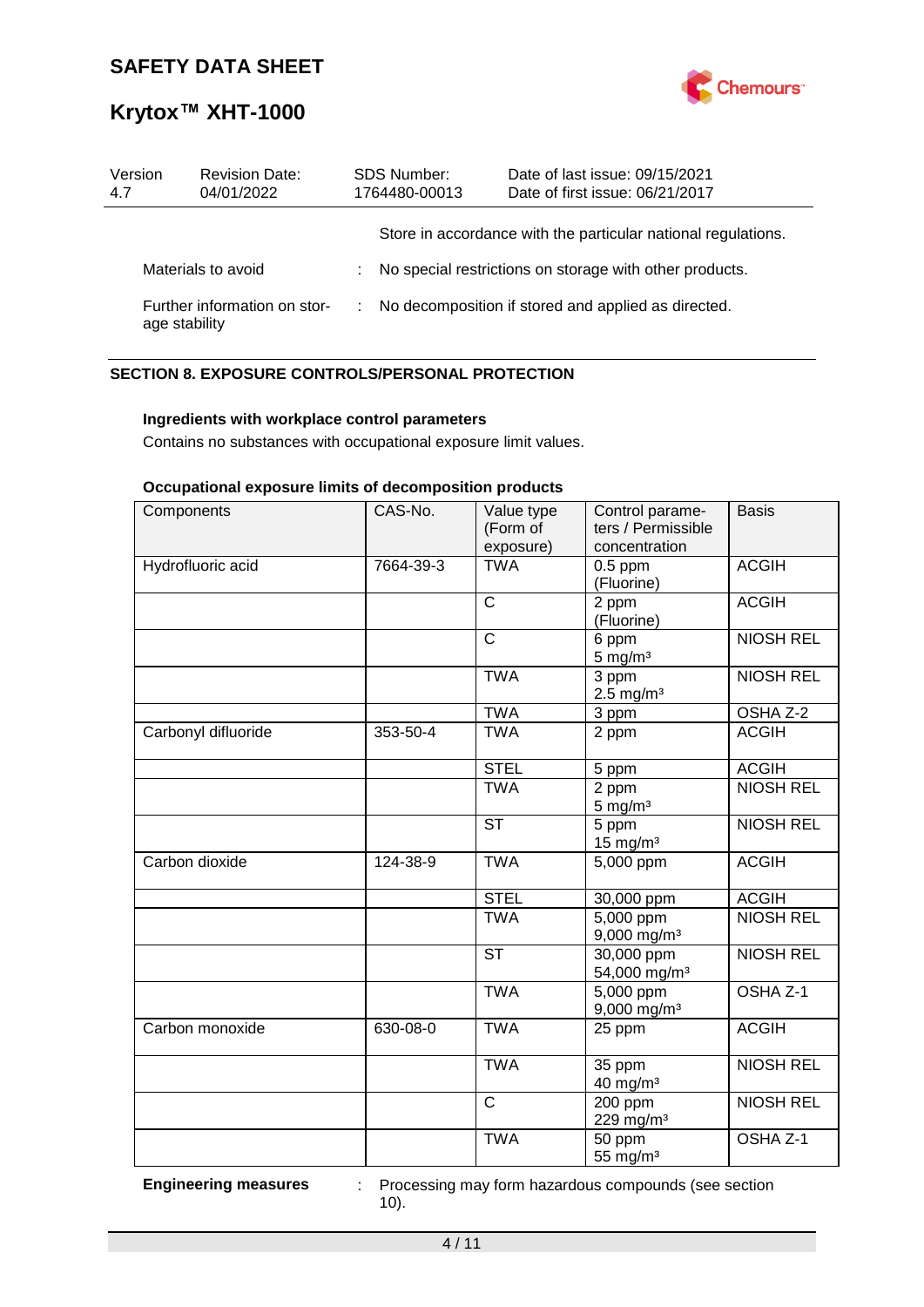

| Version<br>4.7 | <b>Revision Date:</b><br>04/01/2022 | <b>SDS Number:</b><br>1764480-00013                                                                                                                                                                                                                                                                                                                                                                                                                                                                                                                                                                                                                                                                      | Date of last issue: 09/15/2021<br>Date of first issue: 06/21/2017                                         |
|----------------|-------------------------------------|----------------------------------------------------------------------------------------------------------------------------------------------------------------------------------------------------------------------------------------------------------------------------------------------------------------------------------------------------------------------------------------------------------------------------------------------------------------------------------------------------------------------------------------------------------------------------------------------------------------------------------------------------------------------------------------------------------|-----------------------------------------------------------------------------------------------------------|
|                |                                     |                                                                                                                                                                                                                                                                                                                                                                                                                                                                                                                                                                                                                                                                                                          | Ensure adequate ventilation, especially in confined areas.<br>Minimize workplace exposure concentrations. |
|                | Personal protective equipment       |                                                                                                                                                                                                                                                                                                                                                                                                                                                                                                                                                                                                                                                                                                          |                                                                                                           |
|                | Respiratory protection              | General and local exhaust ventilation is recommended to<br>maintain vapor exposures below recommended limits. Where<br>concentrations are above recommended limits or are<br>unknown, appropriate respiratory protection should be worn.<br>Follow OSHA respirator regulations (29 CFR 1910.134) and<br>use NIOSH/MSHA approved respirators. Protection provided<br>by air purifying respirators against exposure to any hazar-<br>dous chemical is limited. Use a positive pressure air supplied<br>respirator if there is any potential for uncontrolled release,<br>exposure levels are unknown, or any other circumstance<br>where air purifying respirators may not provide adequate<br>protection. |                                                                                                           |
|                | Hand protection                     |                                                                                                                                                                                                                                                                                                                                                                                                                                                                                                                                                                                                                                                                                                          |                                                                                                           |
|                | Remarks                             |                                                                                                                                                                                                                                                                                                                                                                                                                                                                                                                                                                                                                                                                                                          | Wash hands before breaks and at the end of workday.                                                       |
|                | Eye protection                      | Safety glasses                                                                                                                                                                                                                                                                                                                                                                                                                                                                                                                                                                                                                                                                                           | Wear the following personal protective equipment:                                                         |
|                | Skin and body protection            |                                                                                                                                                                                                                                                                                                                                                                                                                                                                                                                                                                                                                                                                                                          | Skin should be washed after contact.                                                                      |
|                | Hygiene measures                    | If exposure to chemical is likely during typical use, provide<br>eye flushing systems and safety showers close to the wor-<br>king place.<br>When using do not eat, drink or smoke.<br>Wash contaminated clothing before re-use.                                                                                                                                                                                                                                                                                                                                                                                                                                                                         |                                                                                                           |

## **SECTION 9. PHYSICAL AND CHEMICAL PROPERTIES**

| Appearance                                                     |       | viscous liquid    |
|----------------------------------------------------------------|-------|-------------------|
| Color                                                          |       | colorless         |
| Odor                                                           |       | odorless          |
| Odor Threshold                                                 | t - 1 | No data available |
| рH                                                             |       | : 7               |
| Melting point/freezing point :                                 |       | No data available |
| Initial boiling point and boiling : No data available<br>range |       |                   |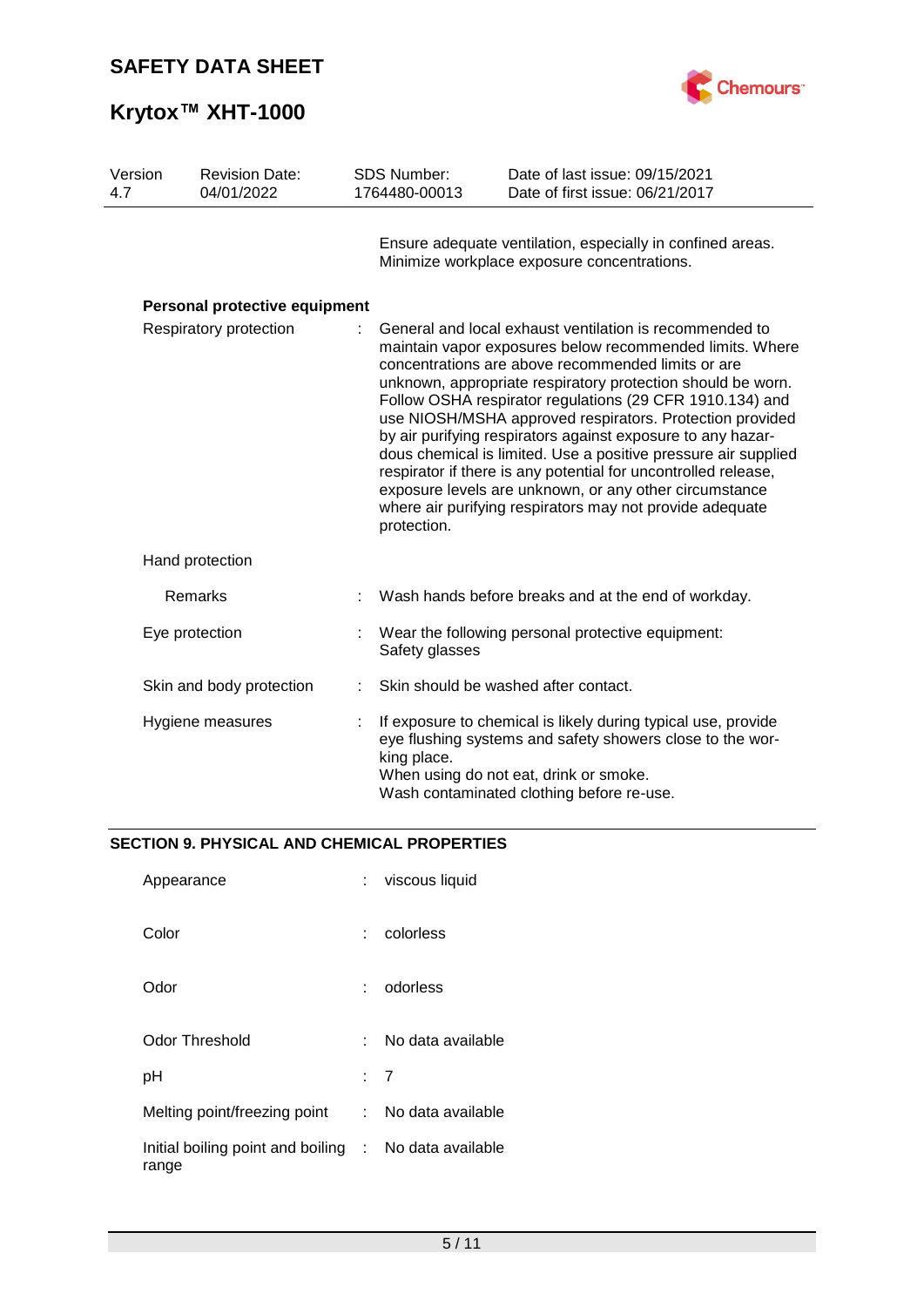# **Krytox™ XHT-1000**



| 4.7 | Version         | <b>Revision Date:</b><br>04/01/2022                 |   | SDS Number:<br>1764480-00013 | Date of last issue: 09/15/2021<br>Date of first issue: 06/21/2017 |
|-----|-----------------|-----------------------------------------------------|---|------------------------------|-------------------------------------------------------------------|
|     | Flash point     |                                                     | t | does not flash               | Method: Pensky-Martens closed cup                                 |
|     |                 | Evaporation rate                                    | ÷ | No data available            |                                                                   |
|     |                 | Flammability (solid, gas)                           | ÷ | Not applicable               |                                                                   |
|     |                 | Flammability (liquids)                              | ÷ | Will not burn                |                                                                   |
|     |                 | Upper explosion limit / Upper<br>flammability limit | ÷ | No data available            |                                                                   |
|     |                 | Lower explosion limit / Lower<br>flammability limit | ÷ | No data available            |                                                                   |
|     |                 | Vapor pressure                                      |   | No data available            |                                                                   |
|     |                 | Relative vapor density                              |   | No data available            |                                                                   |
|     |                 | Relative density                                    |   | 1.86 - 1.91 (75 °F / 24 °C)  |                                                                   |
|     | Solubility(ies) | Water solubility                                    | ÷ | insoluble                    |                                                                   |
|     | octanol/water   | Partition coefficient: n-                           |   | No data available            |                                                                   |
|     |                 | Autoignition temperature                            | ÷ | No data available            |                                                                   |
|     |                 | Decomposition temperature                           |   | 662 °F / 350 °C              |                                                                   |
|     | Viscosity       | Viscosity, kinematic                                | ÷ | No data available            |                                                                   |
|     |                 | <b>Explosive properties</b>                         |   | Not explosive                |                                                                   |
|     |                 | Oxidizing properties                                |   |                              | The substance or mixture is not classified as oxidizing.          |
|     | Particle size   |                                                     |   | Not applicable               |                                                                   |

## **SECTION 10. STABILITY AND REACTIVITY**

| Reactivity             | ÷. | Not classified as a reactivity hazard.                                                                        |
|------------------------|----|---------------------------------------------------------------------------------------------------------------|
| Chemical stability     |    | Stable under normal conditions.                                                                               |
| tions                  |    | Possibility of hazardous reac- : Hazardous decomposition products will be formed at elevated<br>temperatures. |
| Conditions to avoid    |    | None known.                                                                                                   |
| Incompatible materials |    | None.                                                                                                         |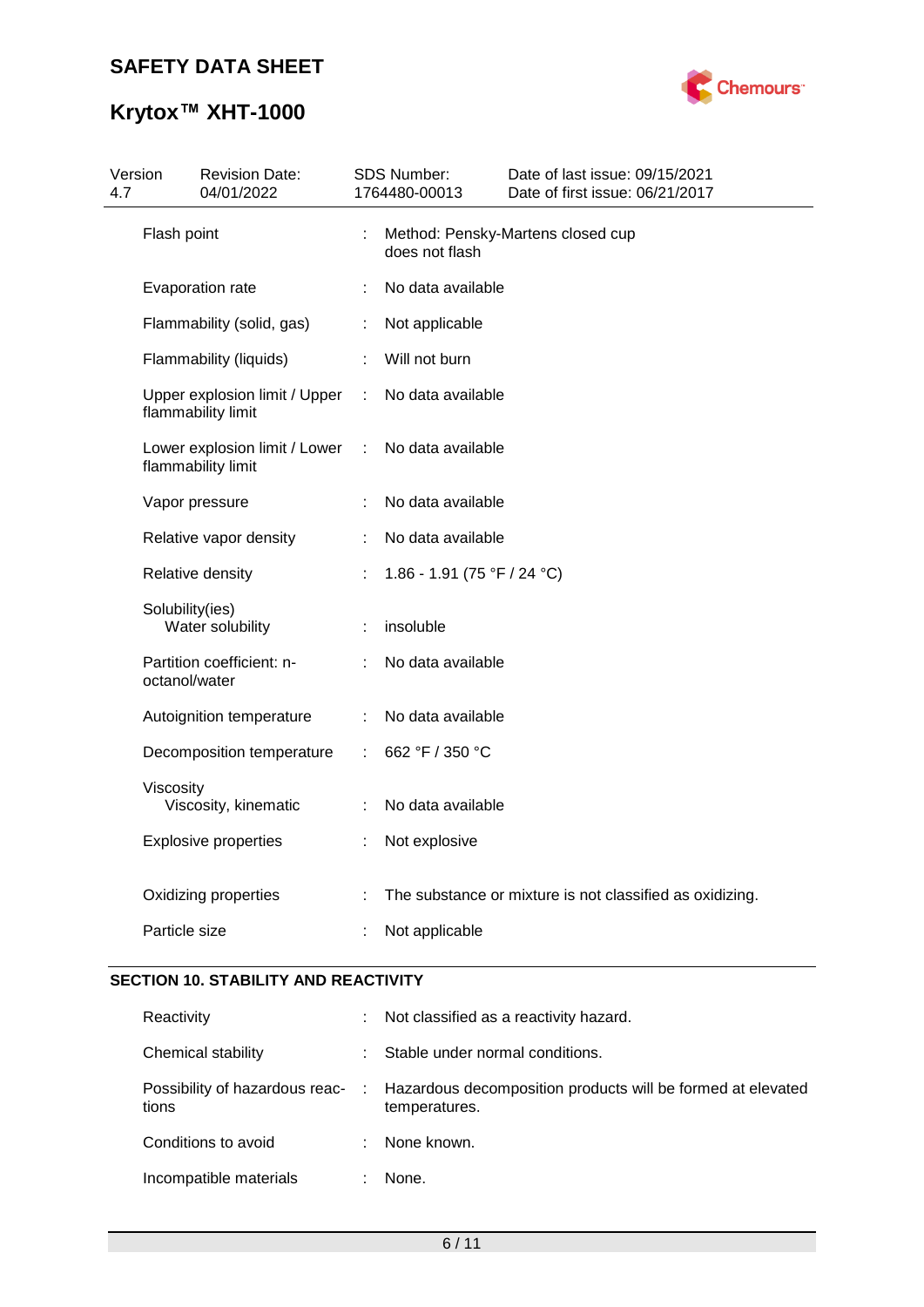

# **Krytox™ XHT-1000**

| Version | <b>Revision Date:</b> | SDS Number:   | Date of last issue: 09/15/2021  |
|---------|-----------------------|---------------|---------------------------------|
| 4.7     | 04/01/2022            | 1764480-00013 | Date of first issue: 06/21/2017 |
|         |                       |               |                                 |

# **Hazardous decomposition products**

Thermal decomposition

Carbonyl difluoride Carbon dioxide Carbon monoxide

#### **SECTION 11. TOXICOLOGICAL INFORMATION**

#### **Information on likely routes of exposure**

Inhalation Skin contact Ingestion Eye contact

#### **Acute toxicity**

Not classified based on available information.

#### **Skin corrosion/irritation**

Not classified based on available information.

#### **Serious eye damage/eye irritation**

Not classified based on available information.

#### **Respiratory or skin sensitization**

#### **Skin sensitization**

Not classified based on available information.

#### **Respiratory sensitization**

Not classified based on available information.

#### **Germ cell mutagenicity**

Not classified based on available information.

#### **Carcinogenicity**

Not classified based on available information.

- **IARC** No ingredient of this product present at levels greater than or equal to 0.1% is identified as probable, possible or confirmed human carcinogen by IARC.
- **OSHA** No component of this product present at levels greater than or equal to 0.1% is on OSHA's list of regulated carcinogens.
- **NTP** No ingredient of this product present at levels greater than or equal to 0.1% is identified as a known or anticipated carcinogen by NTP.

#### **Reproductive toxicity**

Not classified based on available information.

#### **STOT-single exposure**

Not classified based on available information.

#### **STOT-repeated exposure**

Not classified based on available information.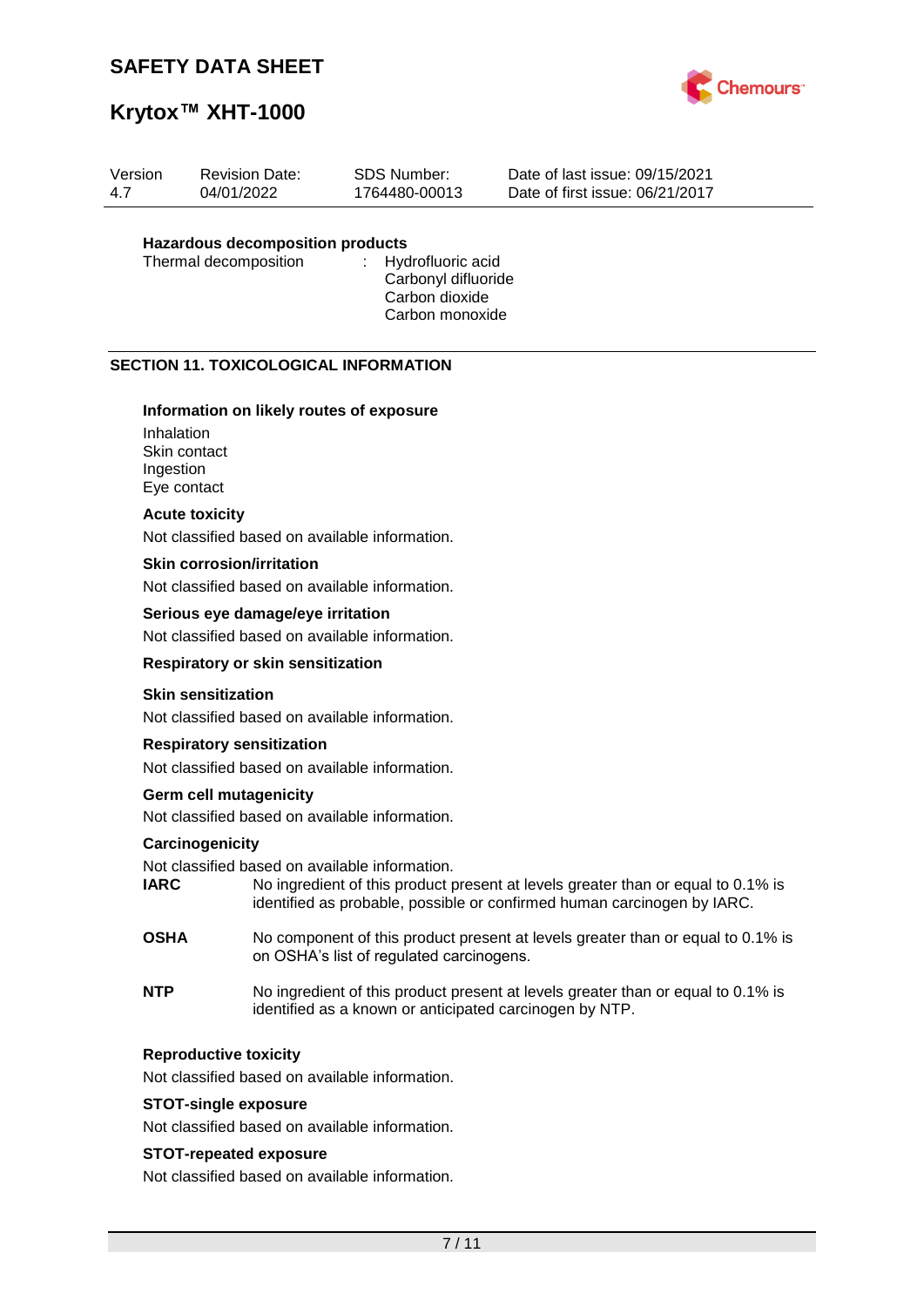

# **Krytox™ XHT-1000**

| Version | <b>Revision Date:</b> | SDS Number:   | Date of last issue: 09/15/2021  |
|---------|-----------------------|---------------|---------------------------------|
| -47     | 04/01/2022            | 1764480-00013 | Date of first issue: 06/21/2017 |

#### **Aspiration toxicity**

Not classified based on available information.

#### **SECTION 12. ECOLOGICAL INFORMATION**

#### **Ecotoxicity**

No data available

#### **Persistence and degradability**

No data available

### **Bioaccumulative potential**

No data available **Mobility in soil**

No data available

### **Other adverse effects**

No data available

#### **SECTION 13. DISPOSAL CONSIDERATIONS**

| <b>Disposal methods</b><br>Waste from residues | Dispose of in accordance with local regulations.                                                                                                               |
|------------------------------------------------|----------------------------------------------------------------------------------------------------------------------------------------------------------------|
| Contaminated packaging                         | Empty containers should be taken to an approved waste<br>handling site for recycling or disposal.<br>If not otherwise specified: Dispose of as unused product. |

#### **SECTION 14. TRANSPORT INFORMATION**

#### **International Regulations**

**UNRTDG** Not regulated as a dangerous good

#### **IATA-DGR**

Not regulated as a dangerous good

#### **IMDG-Code**

Not regulated as a dangerous good

### **Transport in bulk according to Annex II of MARPOL 73/78 and the IBC Code** Not applicable for product as supplied.

#### **Domestic regulation**

**49 CFR** Not regulated as a dangerous good

# **Special precautions for user**

Not applicable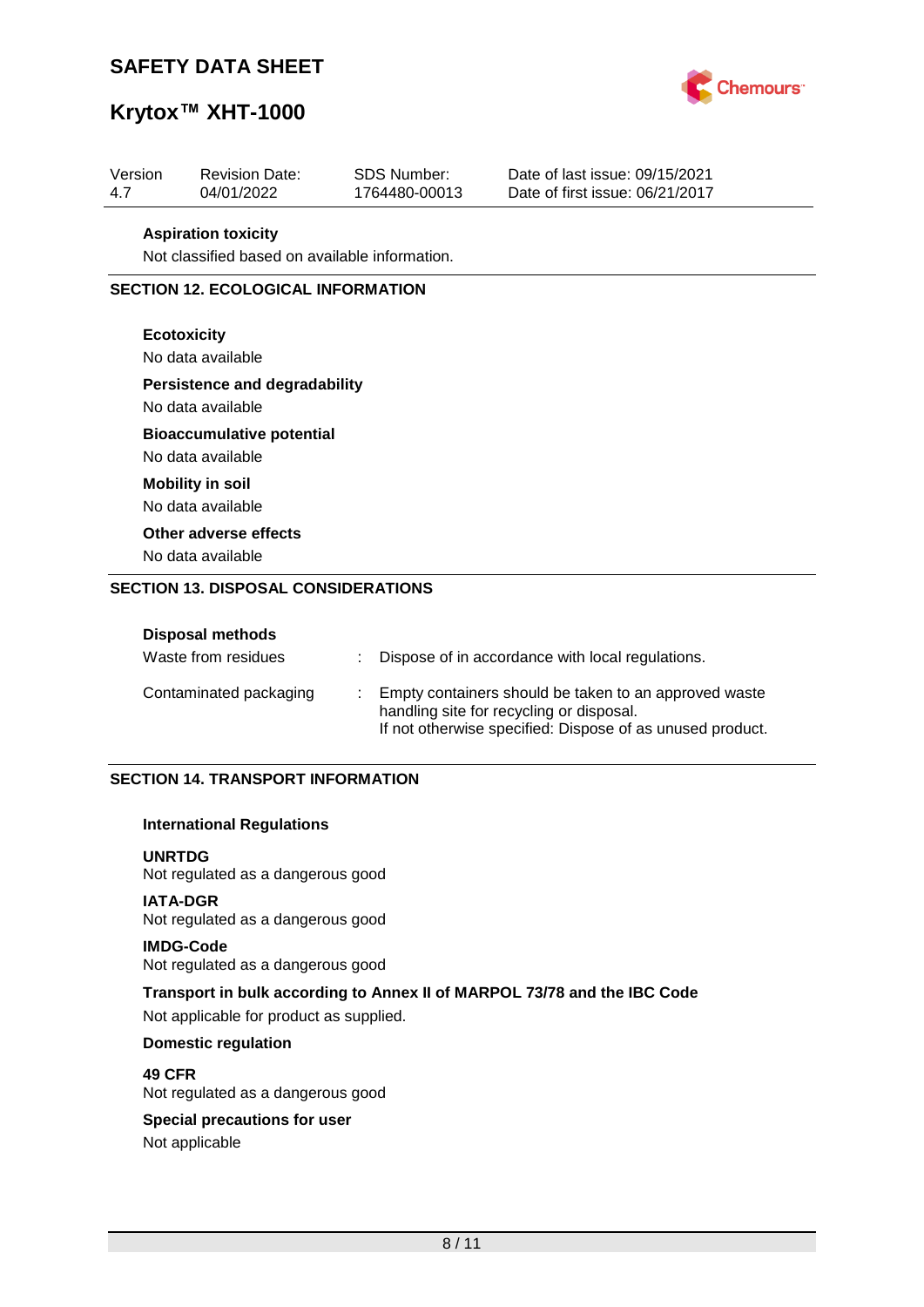

# **Krytox™ XHT-1000**

| Version | <b>Revision Date:</b> | SDS Number:   | Date of last issue: 09/15/2021  |
|---------|-----------------------|---------------|---------------------------------|
| -4.7    | 04/01/2022            | 1764480-00013 | Date of first issue: 06/21/2017 |

#### **SECTION 15. REGULATORY INFORMATION**

#### **CERCLA Reportable Quantity**

This material does not contain any components with a CERCLA RQ.

#### **SARA 304 Extremely Hazardous Substances Reportable Quantity**

This material does not contain any components with a section 304 EHS RQ.

#### **SARA 302 Extremely Hazardous Substances Threshold Planning Quantity**

This material does not contain any components with a section 302 EHS TPQ.

| SARA 311/312 Hazards | : No SARA Hazards                                                                                                                                                                         |
|----------------------|-------------------------------------------------------------------------------------------------------------------------------------------------------------------------------------------|
| <b>SARA 313</b>      | : This material does not contain any chemical components with<br>known CAS numbers that exceed the threshold (De Minimis)<br>reporting levels established by SARA Title III, Section 313. |

#### **US State Regulations**

#### **Pennsylvania Right To Know**

PFPE fluid Trade secret

### **California Prop. 65**

WARNING: This product can expose you to chemicals including Pentadecafluorooctanoic acid, which is/are known to the State of California to cause birth defects or other reproductive harm. For more information go to www.P65Warnings.ca.gov. Note to User: This product is not made with PFOA nor is PFOA intentionally present in the product; however, it is possible that PFOA may be present as an impurity at background (environmental) levels.

#### **SECTION 16. OTHER INFORMATION**

**Further information**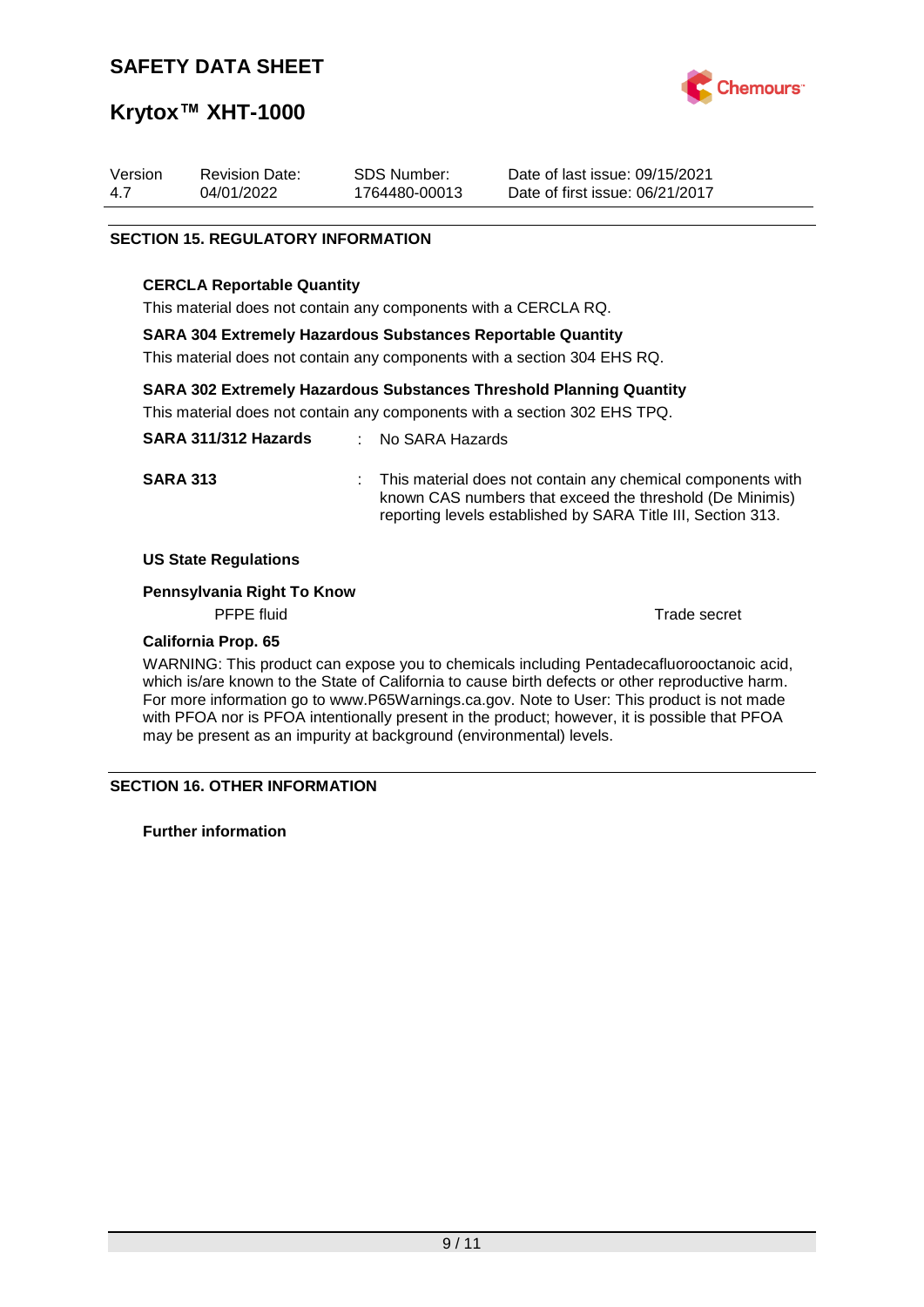



Krytox™ and any associated logos are trademarks or copyrights of The Chemours Company FC, LLC.

Chemours™ and the Chemours Logo are trademarks of The Chemours Company. Before use read Chemours safety information.

For further information contact the local Chemours office or nominated distributors.

#### **Full text of other abbreviations**

| <b>ACGIH</b><br>: USA. ACGIH Threshold Limit Values (TLV)<br>NIOSH REL<br>: USA. NIOSH Recommended Exposure Limits<br>USA. Occupational Exposure Limits (OSHA) - Table Z-1 Lim-<br>OSHA Z-1<br>its for Air Contaminants |  |
|-------------------------------------------------------------------------------------------------------------------------------------------------------------------------------------------------------------------------|--|
| : USA. Occupational Exposure Limits (OSHA) - Table Z-2<br>OSHA Z-2                                                                                                                                                      |  |
| ACGIH / TWA<br>8-hour, time-weighted average                                                                                                                                                                            |  |
| <b>ACGIH / STEL</b><br>: Short-term exposure limit                                                                                                                                                                      |  |
| ACGIH / C<br>Ceiling limit                                                                                                                                                                                              |  |
| NIOSH REL / TWA<br>: Time-weighted average concentration for up to a 10-hour<br>workday during a 40-hour workweek                                                                                                       |  |
| NIOSH REL / ST<br>: STEL - 15-minute TWA exposure that should not be exceeded<br>at any time during a workday                                                                                                           |  |
| NIOSH REL / C<br>: Ceiling value not be exceeded at any time.                                                                                                                                                           |  |
| OSHA Z-1 / TWA<br>8-hour time weighted average                                                                                                                                                                          |  |
| OSHA Z-2 / TWA<br>8-hour time weighted average                                                                                                                                                                          |  |

AIIC - Australian Inventory of Industrial Chemicals; ASTM - American Society for the Testing of Materials; bw - Body weight; CERCLA - Comprehensive Environmental Response, Compensation, and Liability Act; CMR - Carcinogen, Mutagen or Reproductive Toxicant; DIN - Standard of the German Institute for Standardisation; DOT - Department of Transportation; DSL - Domestic Substances List (Canada); ECx - Concentration associated with x% response; EHS - Extremely Hazardous Substance; ELx - Loading rate associated with x% response; EmS - Emergency Schedule; ENCS - Existing and New Chemical Substances (Japan); ErCx - Concentration associated with x% growth rate response; ERG - Emergency Response Guide; GHS - Globally Harmonized System; GLP - Good Laboratory Practice; HMIS - Hazardous Materials Identification System; IARC - International Agency for Research on Cancer; IATA - International Air Transport Association; IBC - International Code for the Construction and Equipment of Ships carrying Dangerous Chemicals